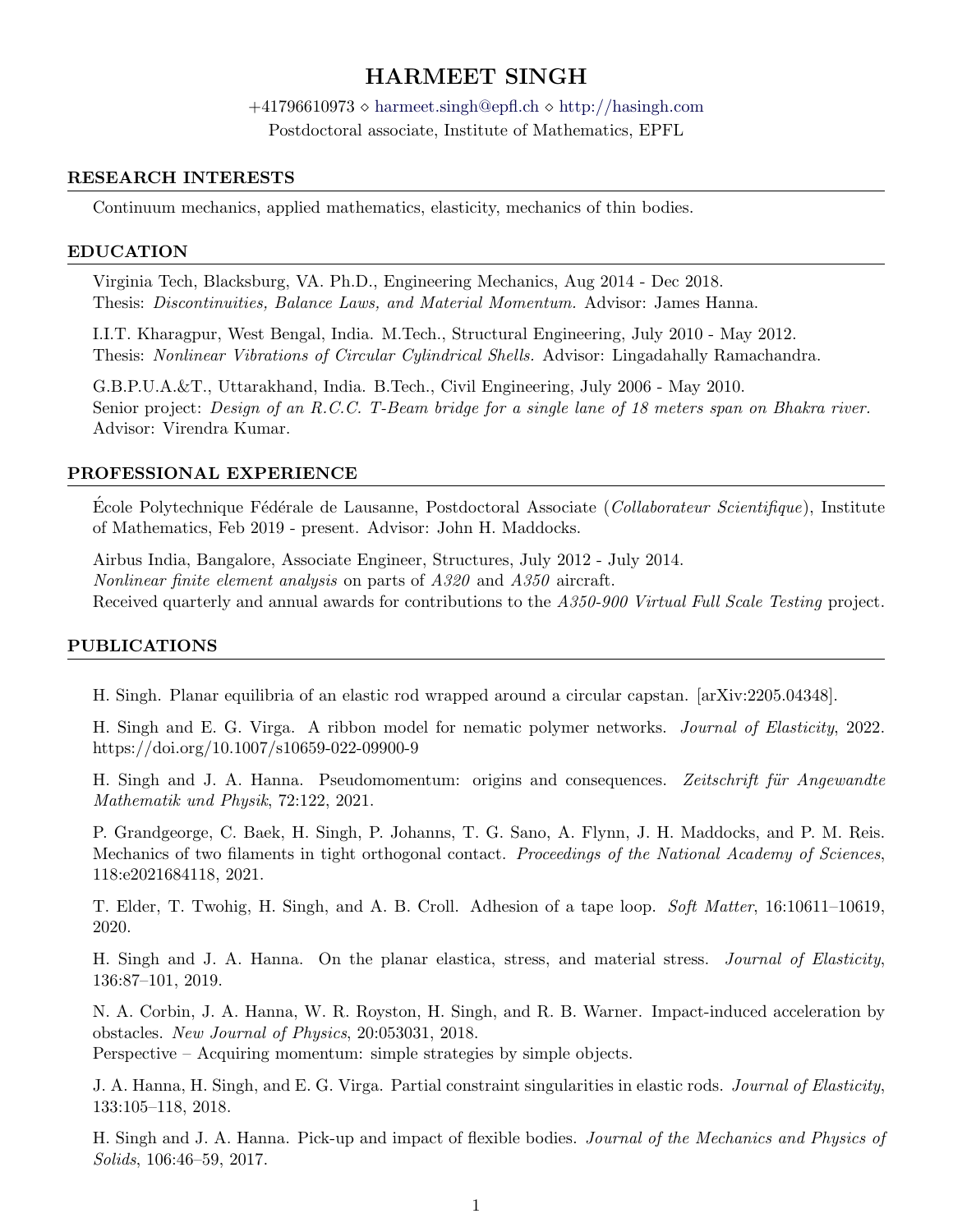## PRESENTATIONS

### Invited Talks

Indian Institute of Science, Department of Mechanical Engineering, "A ribbon model for nematic polymer networks", Bangalore, Apr 2022.

Indian Institute of Technology Kanpur, Department of Mechanical Engineering, "A ribbon model for nematic polymer networks", Apr 2022.

Indian Institute of Technology Roorkee, Department of Civil Engineering, "Strings, rods, and ribbons", Feb 2022.

Indian Institute of Technology Delhi, Department of Applied Mechanics, "A ribbon model for nematic polymer networks", Dec 2021.

Indian Institute of Technology Gandhinagar, Department of Mechanical Engineering, "Strings, rods, and ribbons", Nov 2021.

Indian Institute of Technology Kanpur, Department of Mechanical Engineering, "Material momentum and elastic rods", Dec 2019.

Indian Institute of Technology Kanpur, Department of Mechanical Engineering, "Pick-up and impact", Dec 2016.

### Talks

International Congress of Theoretical and Applied Mechanics, "Finite string radius strongly modifies the classic capstan problem", Milan, Aug 2021.

American Physical Society Division of Fluid Dynamics, "Impulse and material symmetry", Atlanta, GA, Nov 2018.

Fall Fluid Mechanics Symposium, Virginia Tech, "Impulse and material symmetry", Blacksburg, VA, Nov 2018.

United States Congress of Theoretical and Applied Mechanics, "Material symmetry and conservation laws", Chicago, IL, June 2018.

American Physical Society March Meeting, "Material symmetry and conservation laws", Los Angeles, CA, 2018.

Society of Engineering Science, "Geometric singularities in the mechanics of rods", Boston, MA, July 2017.

American Physical Society March Meeting, "Geometric singularities in the mechanics of strings and rods", New Orleans, LA, 2017.

Society of Engineering Science, "Pick-up, impact, and peeling", College Park, MD, Oct 2016.

International Congress of Theoretical and Applied Mechanics, "Pick-up, impact, and peeling", Montreal, Aug 2016.

American Physical Society March Meeting, "Pick-up, impact, and peeling", Baltimore, MD, 2016.

Virginia Soft Matter Workshop, "Pick-up, impact, and peeling", Charlottesville, VA, Nov 2015.

### Posters

Center for Soft Matter and Biological Physics Symposium, "Pick-up, impact, and peeling", Blacksburg, VA, May 2016.

Summer School on Soft Matter and Complex Fluids, "Pick-up, impact, and peeling", Amherst, MA, May 2016.

Dynamics Days, "Pick-up, impact, and peeling", Durham, NC, Jan 2016.